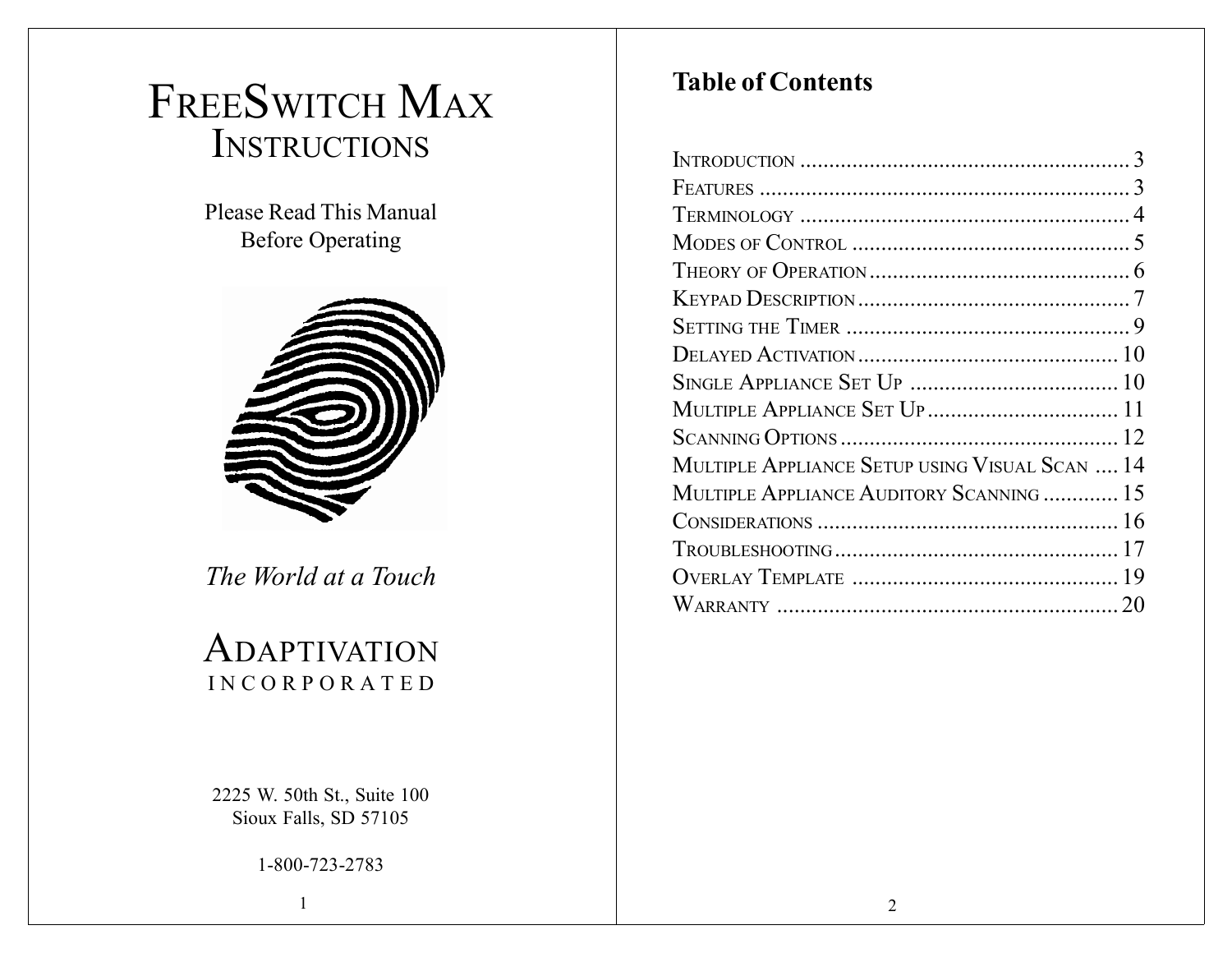#### **INTRODUCTION**

With your new Adaptivation FreeSwitch Max environmental control system you can operate most AC or battery powered devices. Because the FreeSwitch Max is wireless, you are not tied down by cords or limited to <sup>a</sup> particular area in the room. The range of the FreeSwitch Max is approximately 35 to 50 feet or more.

The FreeSwitch Max can accommodate <sup>a</sup> wide range of users through its various activation options. The FreeSwitch Max can operate up to 4 appliances through direct selection using the on-board keypad or by activating an external switch. It is also capable of operating up to 8 appliances when in the scanning mode. It can accommodate users who prefer either visual or auditory scanning.

The various mode operations of the FreeSwitch Max, which include <sup>a</sup> momentary, latched, or timed option, allow you to match the needs of the user to the appliance they wish to operate.

The uses of the FreeSwitch Max are limited only by your imagination and ingenuity. Adaptivation strives to offer our clients the highest quality products and support. Feel free to contact us at any time for assistance using your FreeSwitch.

# **FEATURES**

- Independently activate up to four AC or battery powered appliances with direct selection and eight with scanning selection all at the same time.
- On-board keypad for direct and scanning selection.
	- Keypad templates can be made using Boardmaker

from Mayer-Johnson

- External jacks for direct and scanning selection using adaptive switches.
- All eight channels are independently capable of momentary, latching, timed seconds or timed minutes activation.
- Easy to read LED bar graph lets you know exactly what the timer is set to for each channel using timing activation. NO GUESSING.
- Up to 16 FreeSwitch Max units can be used in an area at the same time, each capable of operating its own eight devices.
- Visual scanning selection with 4 choices of scan speed.
- Auditory scanning selection with 4 choices of scan speed.
	- High quality, recordable voice messages for each channel.
	- External speaker jack for use with headphones.
	- Volume control knob for auditory scanning.
- Scan among 2, 3, 4, 5, 6, 7 or all 8 channels.
- Automatic and Inverse scanning selection.
- Delayed activation with choice of four delay lengths.
- Wireless (radio frequency) operation using <sup>a</sup> battery powered transmitter optimizes safety.
- Up to 100 foot range indoors.
- Durable design resists damage due to dropping, throwing and other rough usage.
- Compatible with Powerhouse X-10 or Radio Shack Appliance Modules.
- Compatible with Adaptivation's wireless receiver for operating battery powered devices.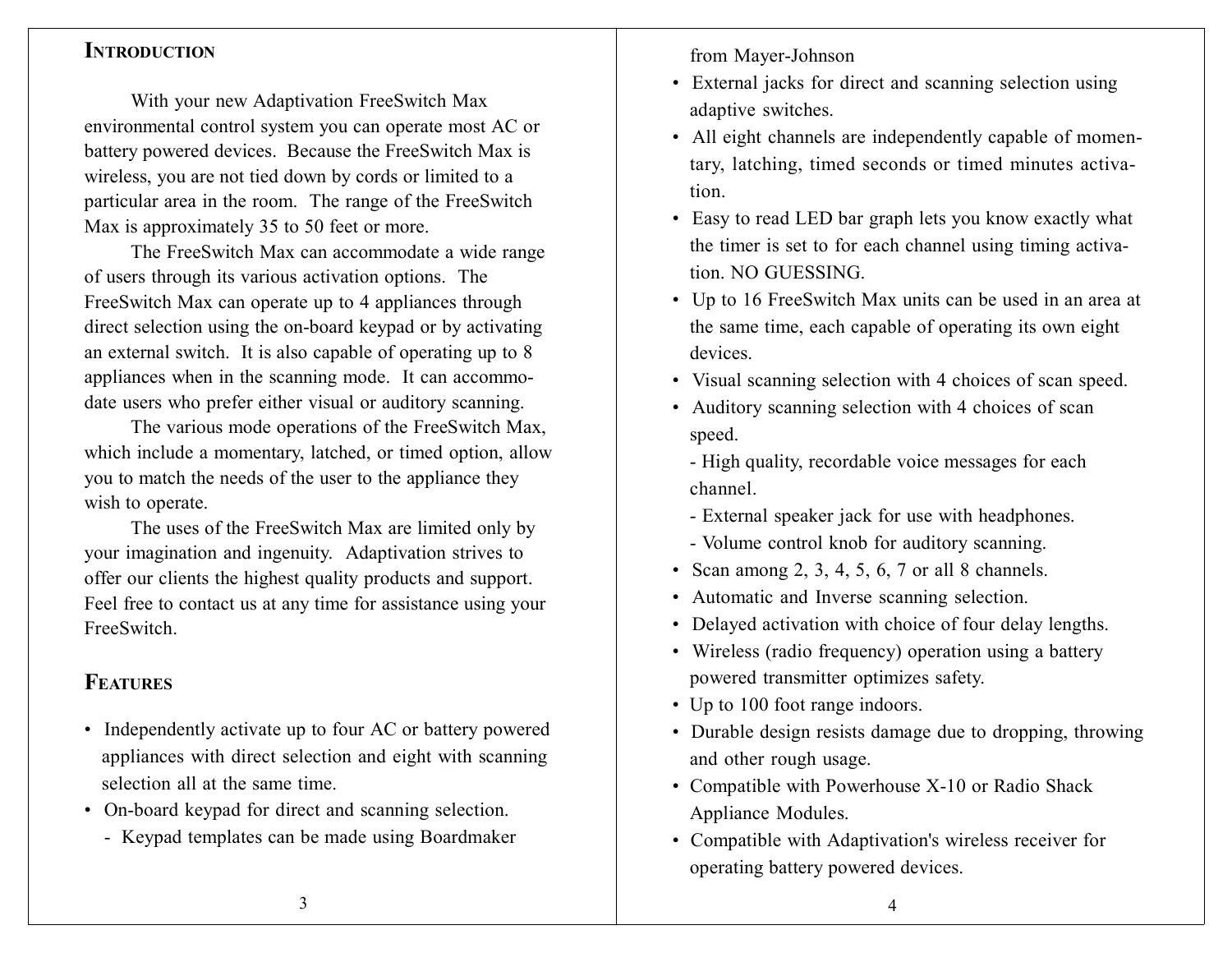## **TERMINOLOGY**

## RF

RF stands for radio frequency. RF devices can transmit through walls unlike infrared (IR) which requires line of sight.

## LED

LED's (light emitting diode) are the small red lights on the FreeSwitch Max.

#### Transceiver Module

The Transceiver Module will allow most electrical orAC appliances to be activated. The FreeSwitch sends <sup>a</sup> RF to the transceiver module which then controls otherappliance modules.

#### Appliance Module

Appliance Modules activate electrical appliances. They receive their signal from the transceiver module through the wiring in your house.

#### Wireless Receiver

A Wireless Receiver will allow the FreeSwitch tocontrol most battery-operated devices.

#### House Code

The House Code is the frequency the FreeSwitch Max uses to transmit to either <sup>a</sup> transceiver module or <sup>a</sup> wirelessreceiver. The House Code must be set to the same letter onboth devices. Using different House Codes can allow different individuals to operate their own devices without interfering with each other.

#### Unit Code

This code allows one transceiver module to operate up to 16 other appliances. The unit code on the FreeSwitch refers to the numbers 1 through 8 on the keypad.

# **MODES OF CONTROL**

- Momentary selection : The appliance activates for as long as the input button is depressed.
- Latched selection : Press once and the appliance turns on. Press again and it turns off
- Timed seconds : Press once and the appliance turns on then automatically turns off anywhere from 1 to 60 seconds later.
- Timed minutes : Press once and the appliance turns on then automatically turns off anywhere from 1 to 60 minutes later
- Off: If <sup>a</sup> channel is set to Off, it will not activate. If <sup>a</sup> channel is in the off mode, there is no LED indicator on.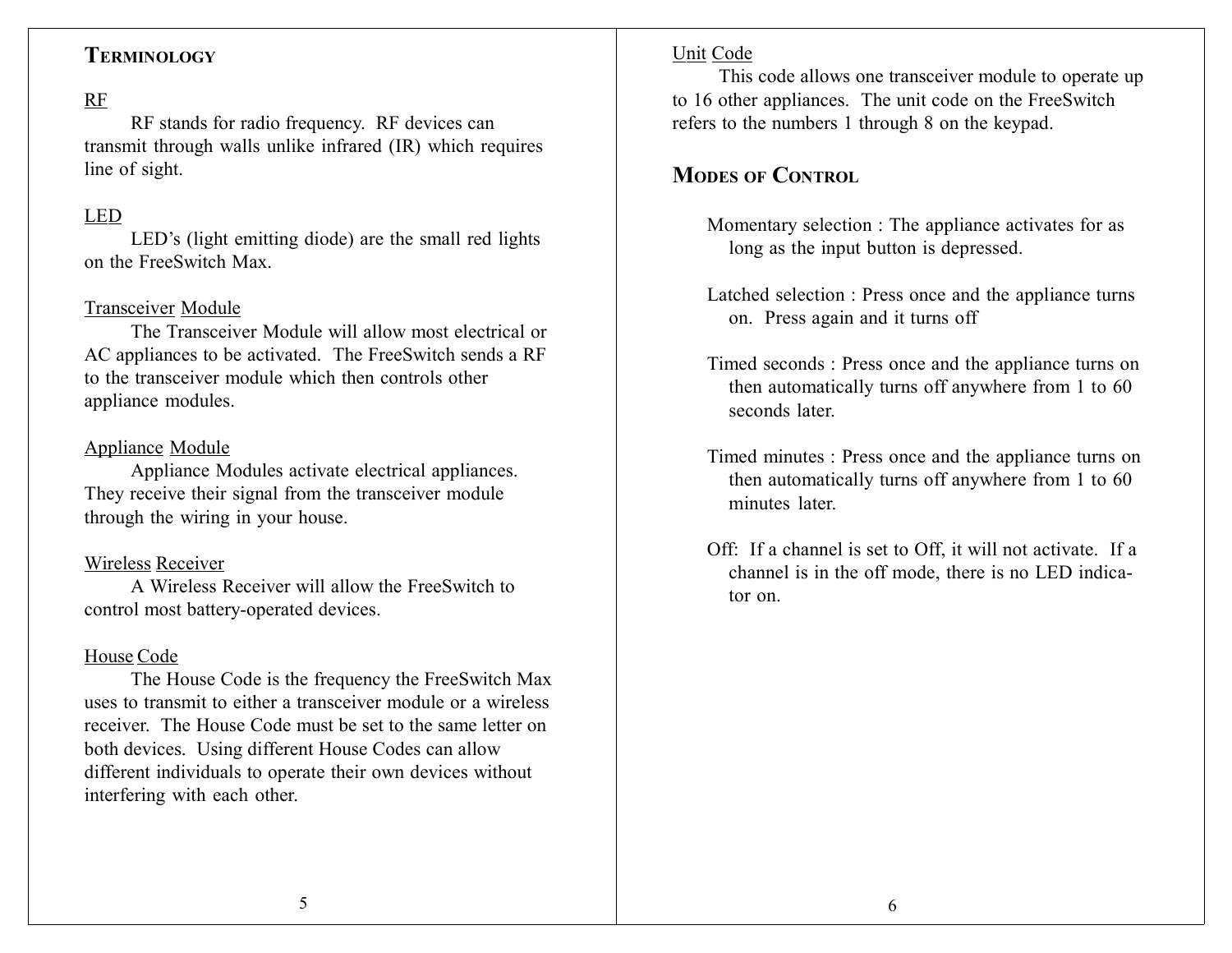#### **THEORY OF OPERATION**

This section contains useful information on theoperation of your FreeSwitch Max.

The FreeSwitch Max activates AC appliances via transceiver and appliance modules. Diagram 1 helps illustrate <sup>a</sup> typical scenario.



Diagram 1. FreeSwitch Setup.

1.) The FreeSwitch Max is activated by pressing one of the keypad buttons or an external switch.

2.) The FreeSwitch sends <sup>a</sup> radio frequency (RF) signal to <sup>a</sup> transceiver module (included with your FreeSwitch).

3.) The transceiver module sends another signal over the house wiring which is picked up by the appliance modules set to the same house code as the FreeSwitch.

4.) When the appliance module activates, the AC appliance plugged into it turns on.

## **KEYPAD DESCRIPTION**

Diagram 2 shows the FreeSwitch Max face panel with each of the major features identified.

#### Figure 2



#### Configuration Table

The configuration table is used to show the settings of the various features (e.g. delayed activation, scan speed, etc..). When <sup>a</sup> LED on the top of the configuration table is illuminated, <sup>a</sup> portion of the LED bar graph will also be illuminated indicating the setting of that feature.

#### Record LED

The record LED illuminates when the device is in record mode.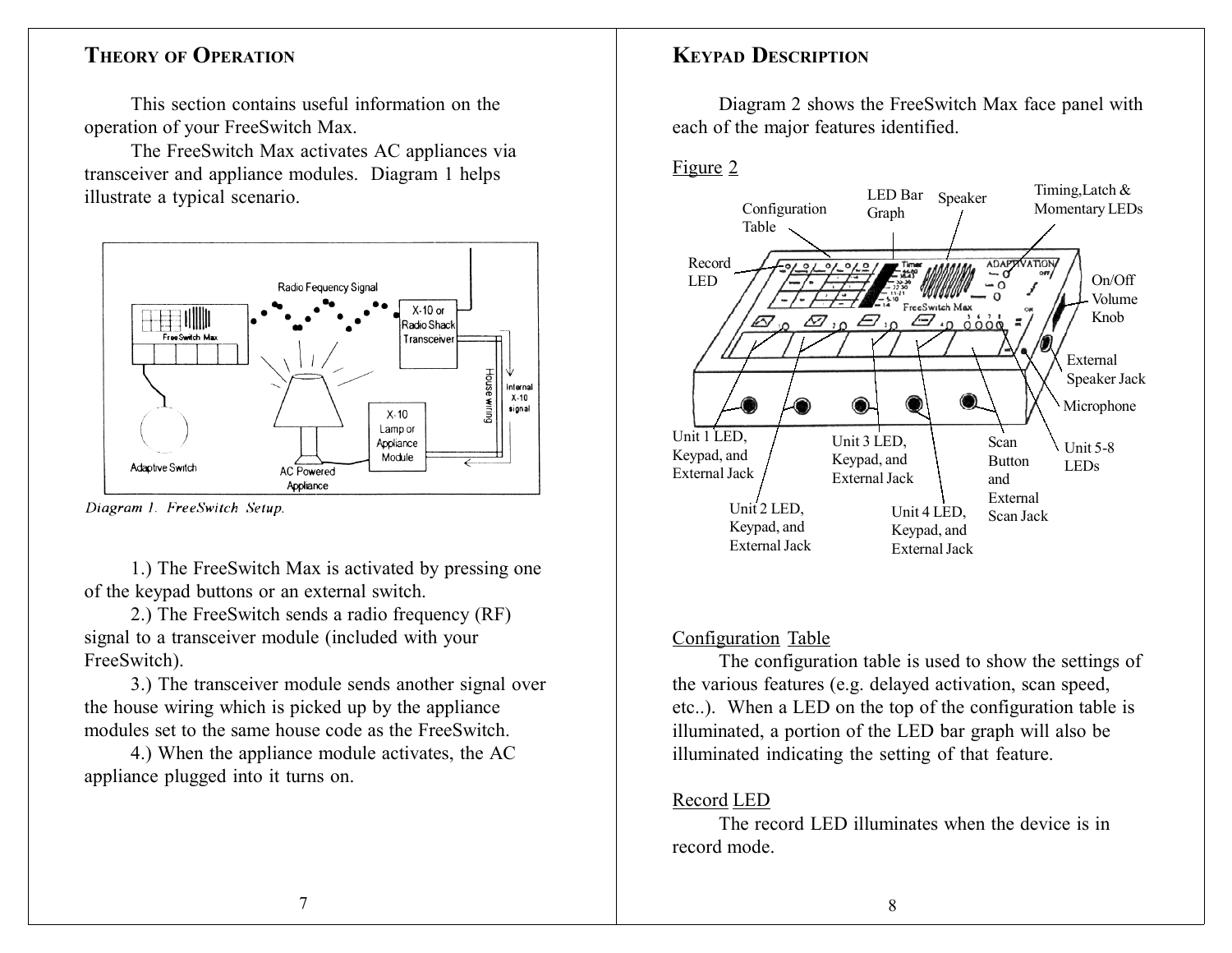#### **Scanning Activation LED**

When illuminated, scanning can be set to activate either in Inverse mode or Auto mode.

#### <u>Auditory Scanning</u>

When illuminated, auditory scanning can be turned on or off

#### <u>Scan</u> Rates

Both visual and auditory scan rate can be adjusted when this LED is lit.

#### <u>Delayed Activation</u>

Typically when <sup>a</sup> keypad or external switch is pressed, the appliance activates almost immediately. A 1/2, 1, or 1 1/2 second delay can be added. This means that the keypad or external switch must be held down for the delay period before the channel activates or scanning begins.

#### <u>LED Bar Graph</u>

The LED bar graph is composed of 10 individual LEDs indicating the settings of various features in the configuration table. The LED bar graph also shows the timer setting for each channel set in the timing mode.

#### CHAN Button

The CHAN (short for channel) button is used to cycle through the eight channels and the configuration table for the purpose of programming.

#### MODE Butto n

The MODE button places the selected channel in Timing, Latching, Momentary, and Off mode.

## **SETTING THETIMER**

There are 10 LEDs on the Timer bar graph, however there are 30 possible timer settings. Starting at 1 second, the timer advances one second with each press of the Ù button, up to 20 seconds.

Once the timer reaches 20 seconds, the timer advances four seconds with each press of the Ù button.

To set the timer in minutes instead of seconds.Continue pressing the Ù button until the Timing LED and Channel LED flash. When these are flashing, timing is set in minutes.

The timer decreases when the Ú button is pressed.

## **DELAYEDACTIVATION**

Delayed activation refers to the amount of time you hold your hand on the keypad or external switch before an appliance operates. This is an important option for individuals with extaneous movement or those who tend to drag their hands across activation areas to ge<sup>t</sup> to their desired target. By using delayed activation, an appliance will only be activated if the keypad or external switch is held down for the prese<sup>t</sup> time.

#### **TOSETDELAYEDACTIVATION**

- 1. Press the "CHAN" button until the LED above "Delayed Activation" is lit.
- 2. Look at the LED bar graph. The current "Delayed Activation"" setting will be indicated by which par<sup>t</sup> is lit up.
- 3. To change the delayed activation, press the Ú button or the Ù button until the desired area is lit up.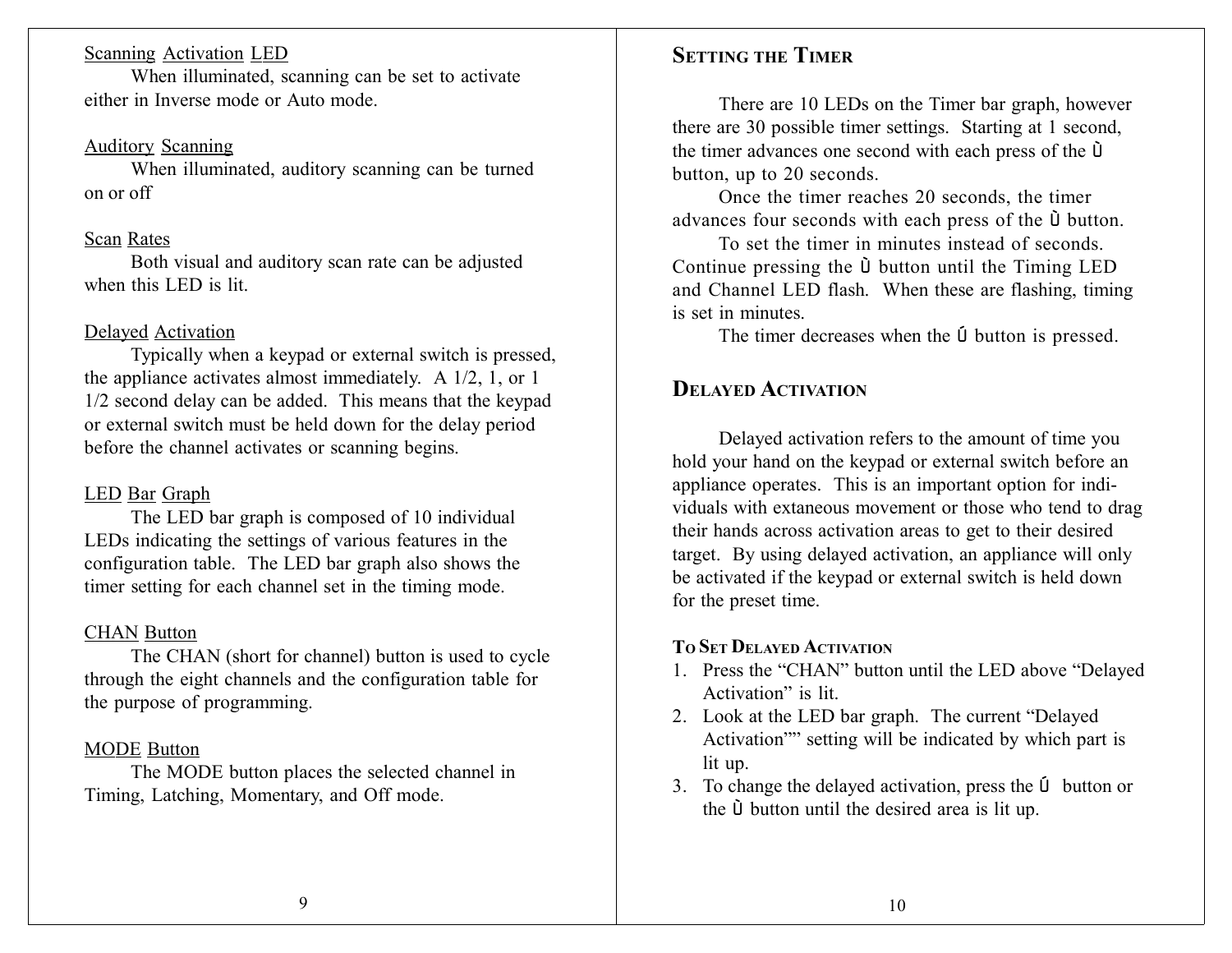# **SINGLEAPPLIANCESETUP**

- 1. Set the FreeSwitch and transceiver module House codedial to the same letter. The FreeSwitch's House codedial is inside the battery compartment. Set using <sup>a</sup> small screwdriver (included). The red mark on the dial is the arrow.
- 2. Insert <sup>a</sup> nine volt battery into the battery compartment.
- 3. Check the wattage of the appliance to be activated and make sure it does not exceed 500 watts. The transceiver module is limited to 500 watts.
- 4. Plug the appliance into the bottom of the transceiver module. Turn the appliance to its "on" position.

## **SINGLEAPPLIANCEOPERATIONUSINGON-BOARDKEYPAD**

- 1. Turn the volume knob to the "on" position.
- 2. Press the "CHAN" button continually until the LED next to the number lights up.
- 3. Press the "MODE" button until the LED next to thedesired mode lights up.
- 4. Allow the LED to turn off (wait four seconds).
- 5. Press the area on the keypad designated for CHAN 1 and the appliance will turn on.

\*Note - Overlays can be slid under the keypad. Overlays can be easily made with Boardmaker from Mayer-Johnson or by using the overlay template at the end of this manual.

## **SINGLEAPPLIANCE USING ANEXTERNALSWITCH**

- 1. Follow steps 1-5 of single appliance setup.
- 2. Plug an external switch into the external jack corresponding to CHAN 1. (See diagram 2.)
- 3. Follow steps 1-4 of single appliance operation.

4. Press the external switch and the appliance will turn on. \*Keypad remains active.

# **MULTIPLEAPPLIANCESETUP**

\*An appliance module will be needed for each appliance to be activated.

- 1. Set the FreeSwitch, transceiver module, and all appliance modules to the same House code letter.
- 2. Insert <sup>a</sup> 9 volt battery into the battery compartment.
- 3. Set "unit code" dial on each appliance module to the number (1-4) which corresponds to the area on the keypad which you have designated for that appliance.
- 4. Check wattage of appliance to be activated to be sure it does not exceed the wattage limit of the appliance module.
- 5. Plug the appliances into the bottom of the appliance modules. Turn the appliance to the "on" position.
- 6. Plug the transceiver module into an outlet.

## **MULTI-APPLIANCEOPERATION**

- 1. Turn the volume knob to the "on" position.
- 2. Press the "CHAN" button until the LED next to the desired area on the keypad lights up.
- 3. Press the "MODE" button until the LED next to thedesired mode for the appliance programmed lights up.
- 4. Repeat steps 2-3 for each appliance to be activated. \*Each channel or appliance can be activated in <sup>a</sup> different mode.
- 5. Wait 4 seconds for the LED to turn off.
- 6. Press the area of the keypad designated to the desired appliance and the appliance will turn on.

\* To use external switches, simply plug the switches into the designated jack which corresponds to the area of the keypad.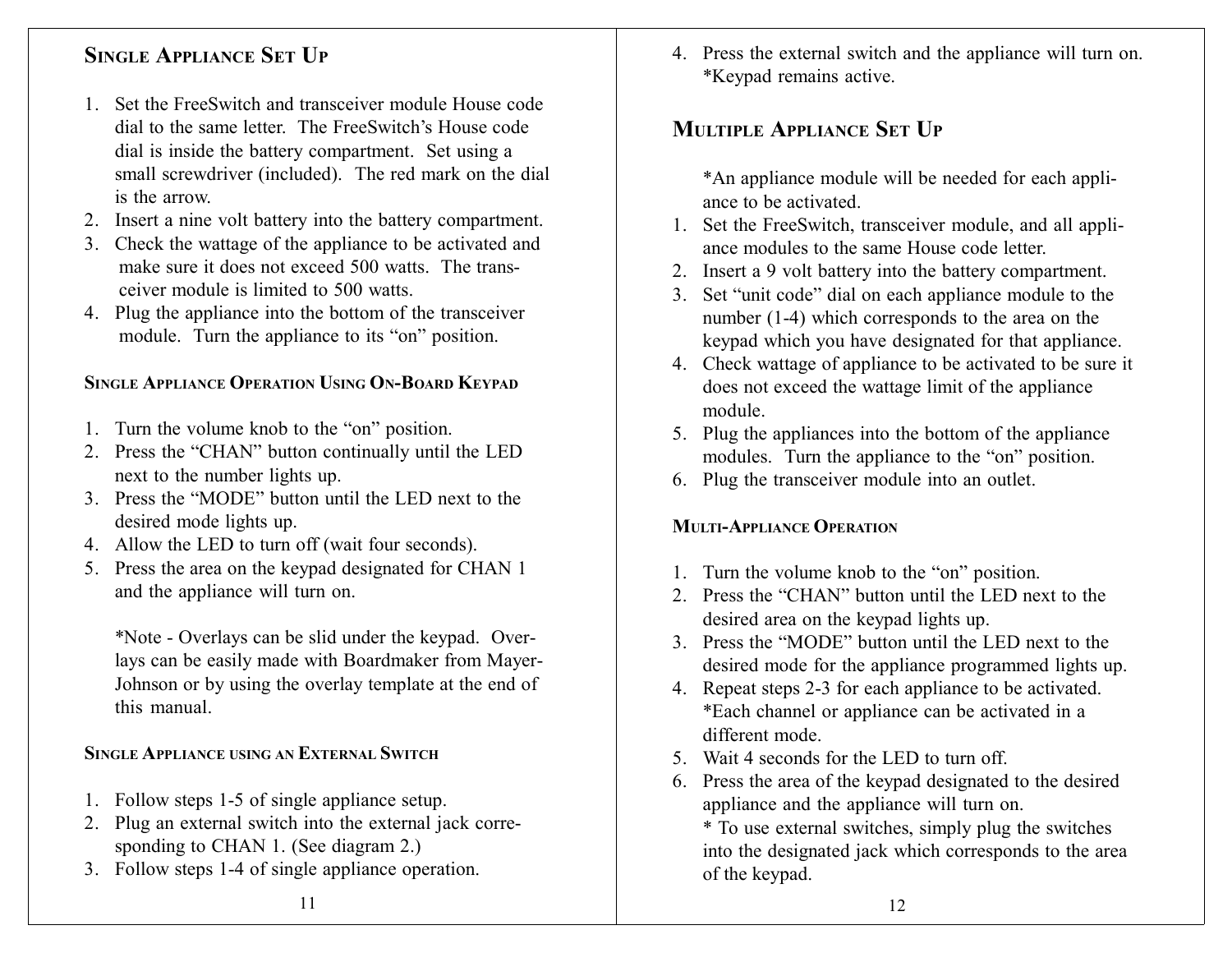# **SCANNINGOPTIONS**

#### **SCANNINGACTIVATION**

- 1. Inverse Mode Scanning starts when the scan button is pressed and held. When the scan button is released the channel whose LED is currently lit activates.
- 2. Auto Mode Scanning starts when the scan button is pressed and released. The scan automatically progresses from one channel to the next. When the scan button is pressed again, the channel whose LED is currently lit activates.

## **TOSETSCANNINGACTIVATION**

- 1. Press the "CHAN" button until the LED above "Scanning Activation" is lit.
- 2. Look at the LED bar graph. If lower half of bar is lit, the FreeSwitch is in the "Auto" mode. If the upper half is lit, the FreeSwitch is in "Inverse" mode.
- 3. To change mode, press the Ú button or the Ù button until the appropriate area is lit.

## **SCANNINGRATE**

- 1. Visual Scanning Rate Refers to the amount of time the LED for each channel remains on. Rate can be set for1, 2, 3, or 4 seconds.
- 2. Auditory Scanning Rate Refers to the amount of time the FreeSwitch pauses after speaking <sup>a</sup> message. Rate can be set for 1, 2, 3, or 4 seconds.

## **TOSET THESCANNINGRATE**

- 1. Press the "CHAN" button until the LED above "SCANRATE" is lit.
- 2. Look at the LED bar graph. The current rate setting will be indicated by which number is illuminated.
- 3. To change the rate press the Ù button or the Ú button until the area of the bar graph associated with desired rate is lit.

## **AUDITORYSCANNING**

This refers to the ability to add <sup>a</sup> recorded voice message as an auditory cue for each channel associated with an appliance. Each message can be 2 1/4 seconds long. This is an important option for someone with limited visual skills.

## **TOSETAUDITORYSCANNING**

- 1. Press the "CHAN" button until the LED above "Auditory Scanning" is lit.
- 2. Look at the LED bar graph. If the lower half is lit, the auditory scanning is off. If the upper half is lit, the auditory scanning is on.
- 3. To change mode Press the Ù button or the Ú button until the appropriate par<sup>t</sup> of the bar graph is lit.

## **RECORDINGMESSAGES**

- 1. Press the "CHAN" button until the LED above "REC" is lit.
- 2. Press and continue to hold down the area of the keypad associated with the appliance being programmed and speak your message into the microphone (MIC).
- 3. When done talking, release the keypad. The message is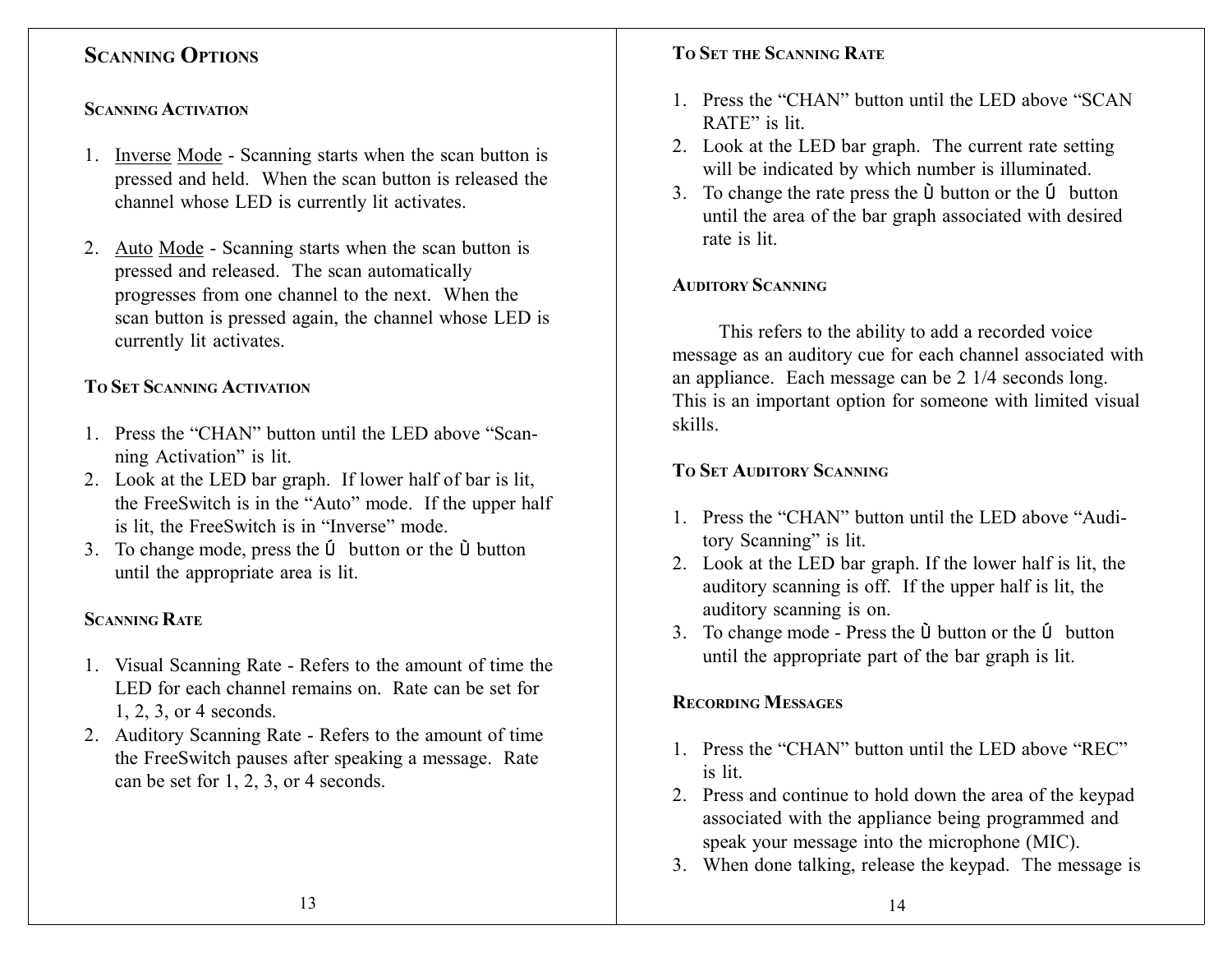automatically limited to 2 1/14 seconds. Upon releasing the keypad, you will hear an automatic playback of the message to verify your recording.

- 4. To access and record channels 6, 7, and 8, press the Ù button until desired LED is lit. Then press and hold the area directly under the LED and talk into the microphone.
- 5. Adjust volume of auditory feedback using the volume control knob.

\*If needed, an external speaker can be plugged into the jack marked "EXT SPK." This may be useful for those who want the auditory feedback very quiet. A set of headphones or pillow speaker may be plugged in.

# **MULTIPLE APPLIANCE SETUP USING VISUAL SCAN**

#### **VISUAL SCAN SETUP**

- 1. Set scanning activation.
- 2. Set desired scan rate.
- 3. Check to be sure auditory scanning is set to "Off."
- 4. Follow steps 1-6 of multiple appliance setup (page ?) for each appliance being programmed.
- 5. Plug an external switch into the external switch jack designated for scanning. \*The keypad can also be used to initiate the scan.

# **VISUAL SCAN OPERATION**

- 1. Follow steps 1-5 of multiple appliance operation (see page ?)
- 2. To begin scanning, press the external switch or the lower right corner of the keypad designated for scanning.

\*The FreeSwitch will only scan through the channels which have mode programming. It will not scan through channels which are turned to the "Off" mode.

- 3. When the LED of the desired channel is lit, activate the input switch and the corresponding appliance will turn on, and scanning will stop,
- 4. To begin scanning again, activate the external switch or the keypad.

\*Note - Scanning will automatically stop after it has scanned through all the active channels 10 times without being activated.

# **MULTIPLE APPLIANCE AUDITORY SCANNING**

#### **AUDITORY SCANNING SETUP**

- 1. Set scanning activation
- 2. Set desired scan rate.
- 3. Set auditory scan to "ON."
- 4. Follow steps 1-6 of multiple appliance setup. (See page ?)
- 5. Plug an external switch into the external jack designated for scanning.

\*The keypad can also be used to initiate scanning.

6. If needed, plug an external speaker into the jack marked "EXT SPK" (see page ?.)

## **OPERATION**

- 1. Follow steps 1-4 of multiple appliance operation. (See page ?)
- 2. Record messages. (See page ?)
- 3. To begin scanning, press the external switch or the lower right corner of the keypad designated for scanning.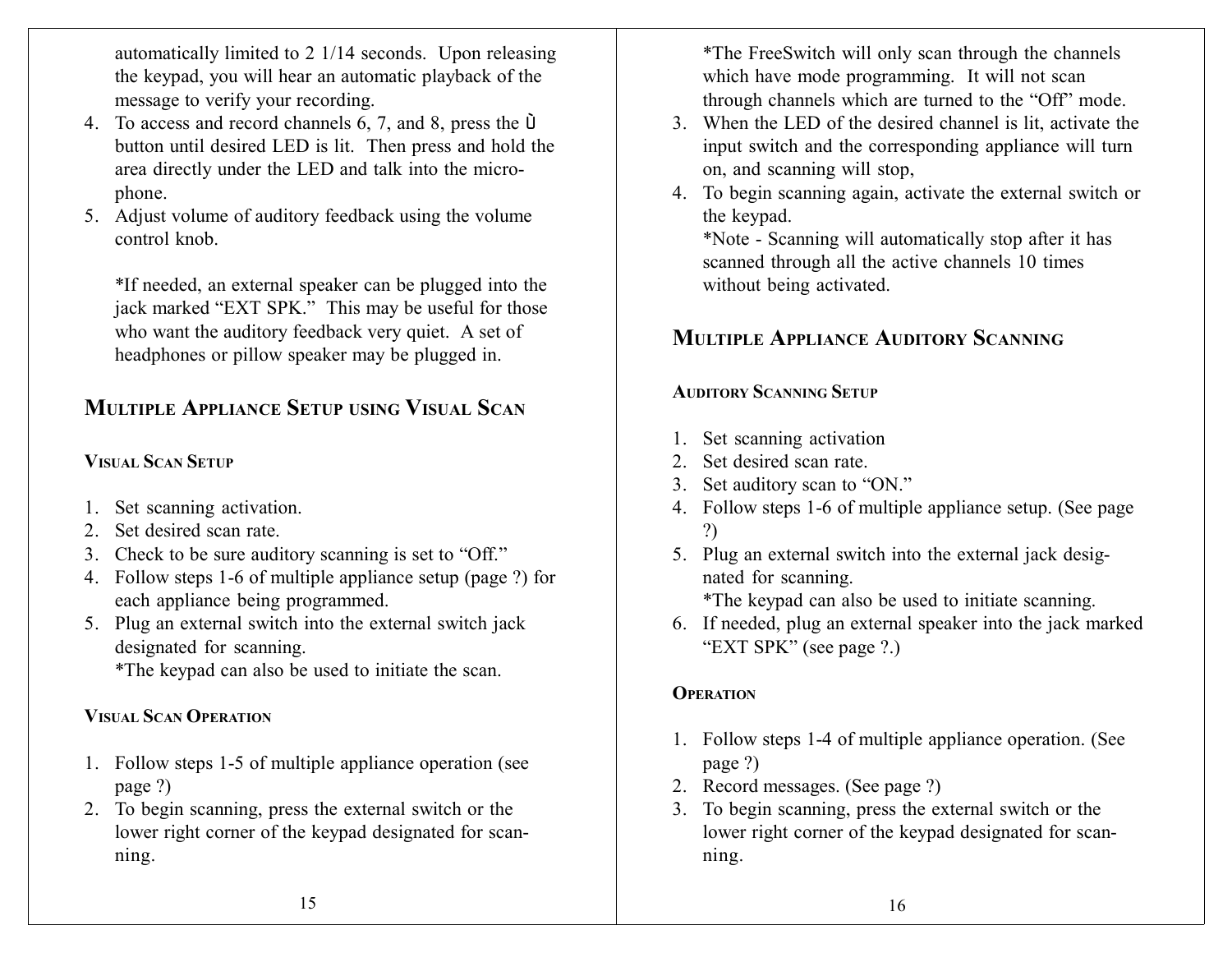- 4. Activate the switch when the appropriate recorded message is heard. The corresponding appliance will turn on and scanning will stop.
- 5. To begin scanning again, activate the switch.

# **CONSIDERATIONS**

\*If you are using more than one transceiver unit in the same area, they should be place at least 5 feet apart. If the transceivers are too close, they may interfere with each other. Appliance modules may be placed as close together as you wish.

\*The FreeSwitch transmits one channel at <sup>a</sup> time, so if you touch two or more input switches simultaneously, it may not activate the correct channel. Allow 2 seconds between activations of appliances.

\*The FreeSwitch does not need to be in the line-of-sight with the transceiver. It works will around most objects and corners. To improve performance try to keep the transceiver module out in the open. Other appliance modules can be placed essentially anywhere since they receive their signal through the power lines.

\*Appliance modules typically work well throughout <sup>a</sup> house. However the signal can't always cross from one circuit in <sup>a</sup> house or building to another circuit. Consult Adaptivation for further assistance.

\*There are many different types of appliance modules available. Some examples are: Universal module for operating battery devices, Chime module, 3 prong module, and wall outlet module. Contact Adaptivation for complete details.

## **TROUBLESHOOTING**

The appliance is not activating.

-Be sure the 9 volt battery is fresh and properly installed.

-Make sure the House code setting on the Transceiver module and any appliance modules are the same as the FreeSwitch.

-Make sure the unit code number on the appliance module is the same as the channel number on theFreeSwitch.

-Make sure the appliance is in the "On" position.

-Make sure the transceiver module is not "hidden."

-Is the channel you are trying to use turned to the "Off" position.

-Make sure the appliance module is not on <sup>a</sup> different house wiring circuit. Contact Adaptivation for further details.